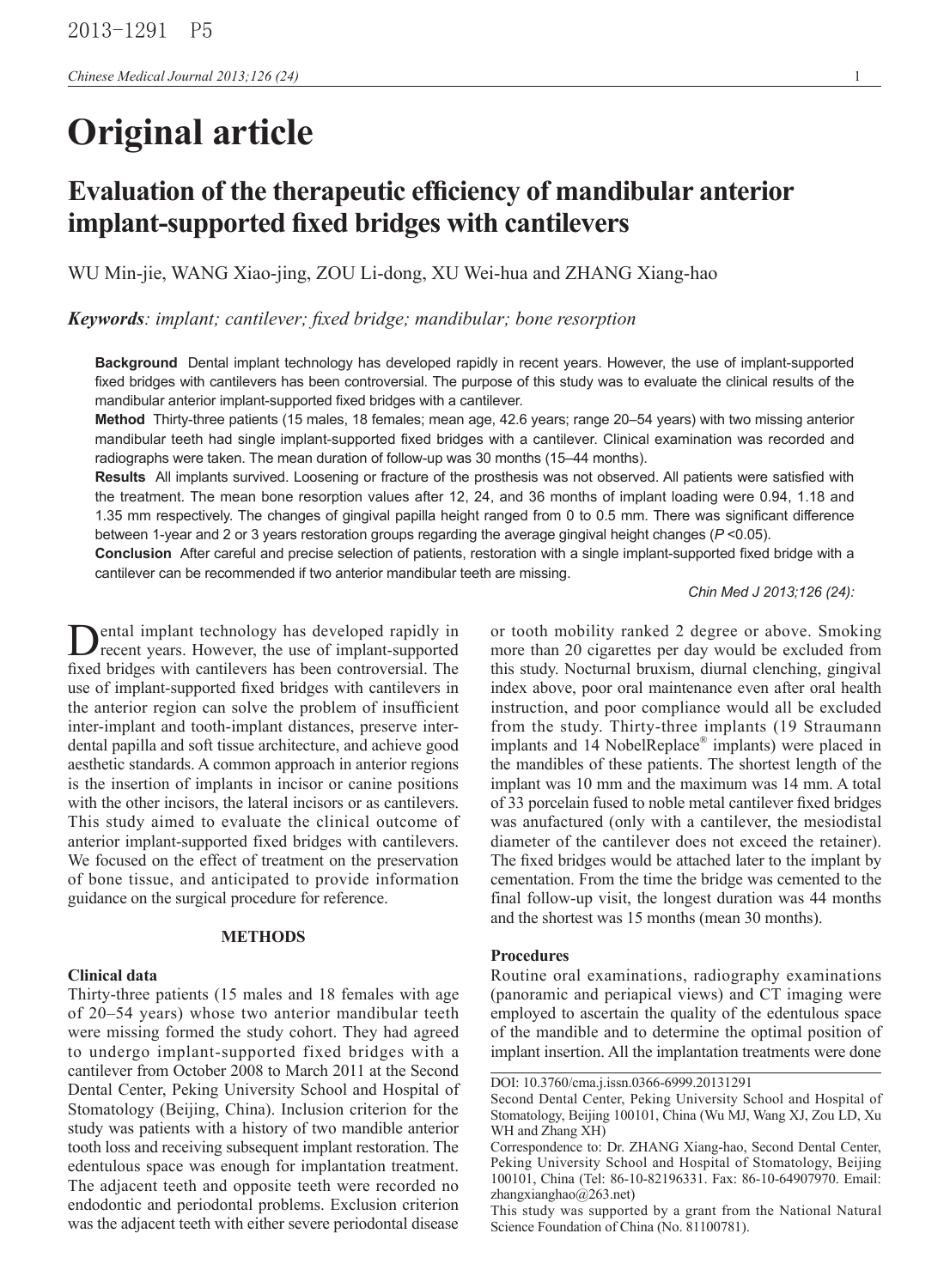

after signing consent files and initial periodontal treatments were received by the patients. Flapless dental implant surgery was performed and the implants were inserted in the lingual side of the ridge to ensure the center of the implant was in the position of future crown's lingual protubrance. At 3–4 months after implant surgery, the super-structure of the mandible was repaired. A "window type" impression was taken at the implant level using a transfer pin and then the plaster cast was irrigated. The manufactured porcelain was fused to cantilever fixed bridges made of noble metal (gold: 86.2%, platinum: 11.5%, Heraeus, Berlin, Germany). Figure 1 shows the procedure.

# **Observation**

# *Survival rate*

The survival rate means the implant is still physically and functionally in the mouth after the permanent restoration. Survival rate  $=$  (successful implants/total implants) 100%.

# *Evaluation of patient's satisfaction*

A questionnaire was given to the patients to evaluate their level of satisfaction with the dental prosthesis, which was scored from 0 to 10 (complete dissatisfaction to complete satisfaction).

# *Clinical examination*

The indices of clinical examination were whether the prosthesis was intact; the porcelain was broken; the prosthesis coordinated with the color of the adjacent teeth; the prosthesis was loose, likely to fall off, occlude other teeth, or had a poor fit. A score of "A" denoted a good fit and "B" denoted a bad fit (Table 1).

# *Evaluation of soft tissue esthetic*

The change of gingival papilla height (the distance between the peak of gingival papilla and mesial-distal incisal angle)

|  |  |  |  |  |  | Table 1. Scoring system used for the implants |
|--|--|--|--|--|--|-----------------------------------------------|
|--|--|--|--|--|--|-----------------------------------------------|

| Parameter      | Grade  | <b>Notes</b>                                                                  |
|----------------|--------|-------------------------------------------------------------------------------|
| Retention      | Good A | Not loose                                                                     |
|                | Bad B  | Loose or dislodged                                                            |
| Fracture or    | Good A | No fracture and no breakage                                                   |
| breakage       |        | Bad B Fracture or breakage; recording the location and form                   |
| Color          | Good A | Color coordinates with adjacent teeth                                         |
|                | Bad B  | Color does not coordinate with adjacent teeth                                 |
| Margin fitness | Good A | Margin without visible slit and probe is smooth                               |
|                | Bad B  | Margin with visible slit and probe is not smooth                              |
|                |        | Occlusal function Good AGood function, good contour and occlusal relationship |
|                | Bad B  | Bad function, bad contour and occlusal relationship                           |

was selected to evaluate the esthetic of soft tissue. The chosen time points were immediately after the restoration and 30 months later. The chosen sites were the peak of gingival papilla between implant and implant-adjacent tooth (ITP), between pontic and pontic-adjacent tooth (PTP), and between implant and pontic (IPP). It means that gingival papilla height increased when the numerical calculation was in negative. It represented gingival recession when the data was in positive. All the measurement was performed by a periodontal specialist.

**H:** Restoration seating.

# *X-ray examination*

Radiographs were taken to quantify the alterations in marginal bone. The mean changes in the height of the mesial and distal bones of each implant were measured to quantify peri-implant bone resorption. Using periapical films, the digital parallel projection was entered into ODIS image analysis software. This enabled us to ascertain the length of the implant or thread pitch in the radiograph, as well as the distance from the level of the mesiodistal crestal bone to the bottom of the implant (Figure 2). Positive values indicated a reduced bone height, whereas negative values indicated an increase in bone height. Three measurements were taken by the same surgeon and an average value was calculated.

#### **Statistical analysis**

Data were expressed as mean  $\pm$  standard deviation (SD)



**Figure 2.** The peri-implant bone height measurement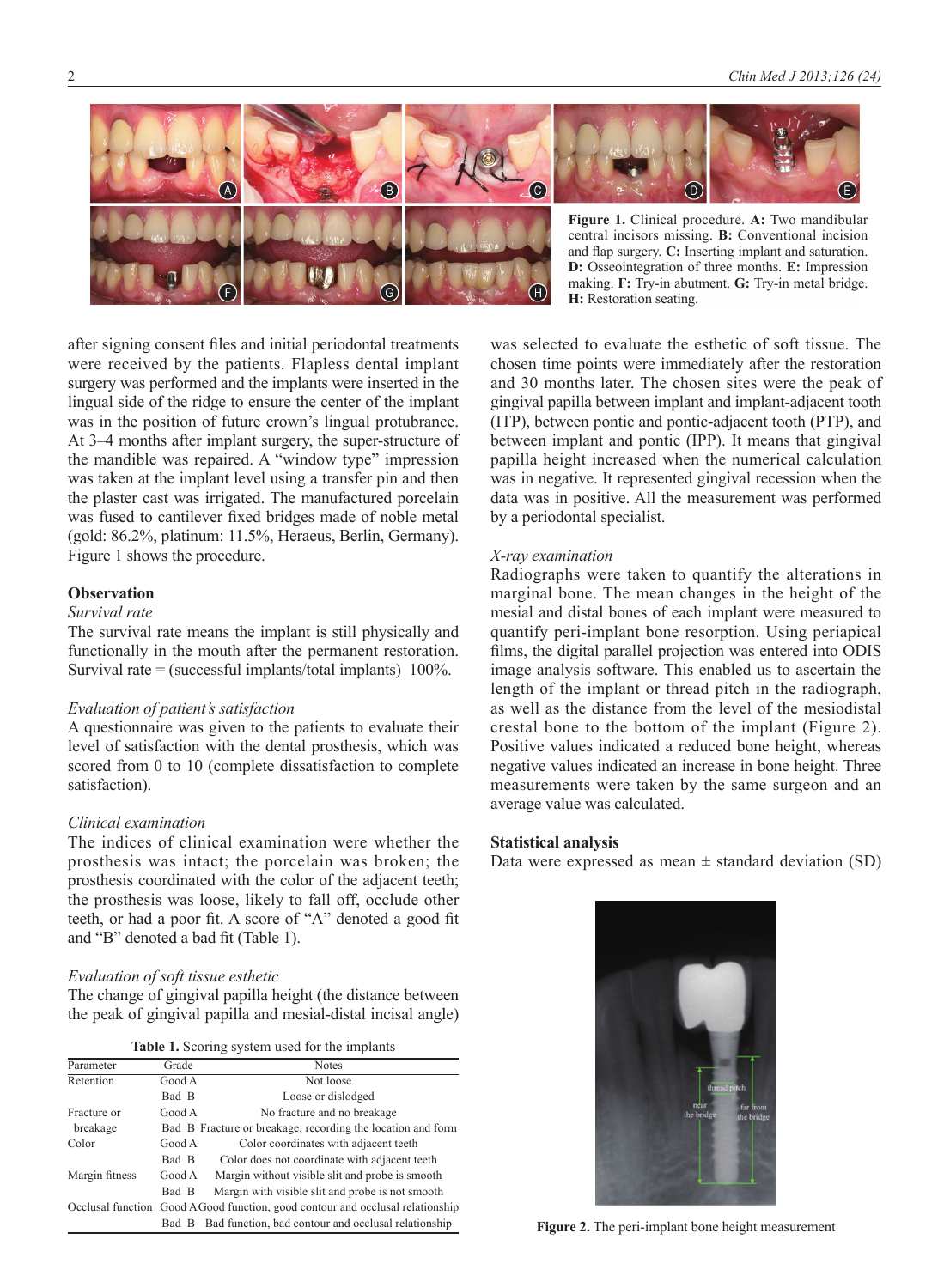and analyzed using SPSS19.0 software (SPSS Inc., USA). The intergroup comparison was performed using *t*-test; and the count data were passed through non-parametric test, *P*  <0.05 considered as statistically significant.

# **RESULTS**

#### **Implant survival rate**

Thirty-three prostheses (19 Straumann implants and 14 NobelReplace® implants) were implanted in the mandibles of 33 patients. The shortest length of the implant was 10 mm and the maximum was 14 mm. A total of 33 porcelain fused to noble metal cantilever fixed bridges was manufactured (only with a cantilever, the mesiodistal diameter of the cantilever does not exceed the retainer). No obvious abnormal implants were noted from the loading to the final follow-up. All implants survived. Four months after loading, one patient noted loosening of the central screw. Removal of the upper single-ended bridge and replacing the central screw helped to re-fix the bridge. After 18 months, rechecking of the alterations demonstrated good restoration. With respect to follow-up, six cases were reviewed >1 year after the loading, 16 cases >2 years, and 11 cases >3 years. Thirty-three implants placed in 33 patients during the final follow-up were not obviously abnormal. Implant survival rate is 100%.

#### **Patient satisfaction**

With regard to patient satisfaction of the restorative effects, eight cases scored 10 points; 15 cases scored 9 points; eight cases scored 8 points; and two cases scored 7 points. The mean score for satisfaction was 8.9 points. Gingival recession was observed in three patients, but had little influence on cosmetic appearance because the lower lip was covered.

#### **Clinical evaluation**

The results of clinical examinations of all 33 cases 1, 2, and 3 years after repair were good. And all implant-supported single-ended bridges were deemed not loose, broken, or fractured; the implants fitted well (margin was small); the color coordinated with the adjacent teeth; and occlusion function was good (Table 2).

#### **Changes of gingival papilla height**

The changes of gingival papilla height 1, 2, and 3 years after loading were shown in Table 3.

The average of gingival papilla height recorded a decreasing trend after restoration in all the 33 cases with

**Table 2.** Clinical evaluation of the 33 implants

|                      |   |          |           |              | Years    |           |      |                         |           |    | Total    |         |
|----------------------|---|----------|-----------|--------------|----------|-----------|------|-------------------------|-----------|----|----------|---------|
| Time after loading   |   |          |           |              | っ        |           |      | $\mathbf{\overline{3}}$ |           |    |          |         |
|                      |   |          | B Total A |              |          | B Total A |      |                         | B Total A |    |          | B Total |
| Retention            | 6 | $\Omega$ | 6         | 16           | $\theta$ | 16        | - 11 | $\theta$                | -11       | 33 | $\Omega$ | 33      |
| Fracture or breakage | 6 | $\Omega$ | 6         | $16 \quad 0$ |          | 16        | - 11 | $\Omega$                | -11       | 33 | $\Omega$ | 33      |
| Color                | 6 | $\Omega$ | 6         | 16           | $\theta$ | 16        | - 11 | $\theta$                | 11        | 33 | $\Omega$ | 33      |
| Margin fitness       | 6 | $\Omega$ | 6         | 16           | $\Omega$ | 16        | -11  | $\Omega$                | 11        | 33 | $\Omega$ | 33      |
| Occlusal function    | 6 | $\Omega$ | 6         | 16           | $\theta$ | 16        | 11   | $\Omega$                |           | 33 | $\Omega$ | 33      |

implant-supported fixed bridges with cantilevers. The changes of gingival papilla height ranged from 0 to 0.5 mm. There was significant difference between 1-year and 2 or 3 years restoration groups, regarding the average gingival height changes (*P* <0.05). There was no significant difference between 2 and 3-years restoration group (*P*  >0.05). The change of gingival papilla height in IPP was higher than ITP and PTP at different loading time point. There is no significant difference between ITP and PTP (*P*   $>0.05$ ).

#### **Health condition of peri-implant soft tissue**

In this study, most sites of the 33 implants surface (132 sites in total) had varying degrees of plaque accumulation (Table 4). The percentage of sites which PLI was 3 was increasing with the implant loading time lasting. Difference was statistically significant (*P* <0.05).

The outcome of probing depth measurement at implant sites is shown in Table 5. The mean probing depth of implant sites was  $(2.5\pm1.3)$  mm. The probing depth (PD) of 35 sites (26.5%) was either equal to or greater than 4.0 mm. There was no significant difference between the PD measurement at different time after loading.

Sulcus bleeding index (*SBI*) was used to evaluate the intensity of gingival inflammation. Health sites occupied 20.5% in all the probing sites (27/132). The sites of mild inflammatory were 40.1% (53/132), the middle was 32.6 (43/132), and the severe was  $6.8\%$  (9/132). The detail of inflammatory condition at different time point could be seen in Table 6 and there was no significant difference among different groups  $(P > 0.05)$ . The mild inflammatory sites (SBI=1) accounted the majority, followed by the middle inflammatory group (SBI=2).

#### **Changes of peri-implant bone level**

Changes in peri-implant bone level could not be analyzed due to poor image quality of the radiographs and missing

**Table 3**. Changes of gingival papilla height after loading

|                    | <u>.</u>        |                 |                 |                          |
|--------------------|-----------------|-----------------|-----------------|--------------------------|
| Time after loading | year            | 2 years         | 3 years         | Total                    |
| Cases $(n)$        | 6               | 16              |                 | 33                       |
| IPP(mm)            | $0.17 \pm 0.49$ | $0.21 + 0.52$   | $0.22+0.41$     | $0.21 \pm 0.48$          |
| $ITP$ (mm)         | $0.15 \pm 0.58$ | $0.16 \pm 0.69$ | $0.18 \pm 0.47$ | $0.17 \pm 0.61$          |
| $PTP$ (mm)         | $0.13 + 0.65$   | $0.15 + 0.46$   | $0.16 + 0.52$   | $0.15 + 0.58$            |
| Total (mm)         | $0.15 + 0.56$   | $0.19 + 0.45$   | $0.20 + 0.50$   | $\overline{\phantom{a}}$ |
|                    |                 |                 |                 |                          |

**Table 4.** Outcomes of PLI measurement peri-implant after loading  $(n (96))$ 

|     |         | $\left( \frac{1}{2} \right)$ |          |           |
|-----|---------|------------------------------|----------|-----------|
| PLI | l year  | 2 years                      | 3 years  | Total     |
|     | 6(25.0) | 10(15.6)                     | 8(18.2)  | 24(18.2)  |
|     | 5(20.8) | 9(14.1)                      | 7(15.9)  | 21(15.9)  |
|     | 6(25.0) | 16(25.0)                     | 6(13.6)  | 28(21.2)  |
|     | 7(29.2) | 29(45.3)                     | 23(52.3) | 59 (44.7) |

**Table 5.** Outcomes of probing depth measurement peri-implant after loading

|                                     | Time after loading | Total       |             |             |
|-------------------------------------|--------------------|-------------|-------------|-------------|
| parameters                          |                    |             |             |             |
| PD (mm)                             | $2.7 + 1.8$        | $2.5 + 1.5$ | $2.4 + 1.6$ | $2.5 + 1.3$ |
| sites ((PD $\geq 4.0$ mm, $n$ (%))) | 5(20.8)            | 19(29.7)    | 11(25.0)    | 35(26.5)    |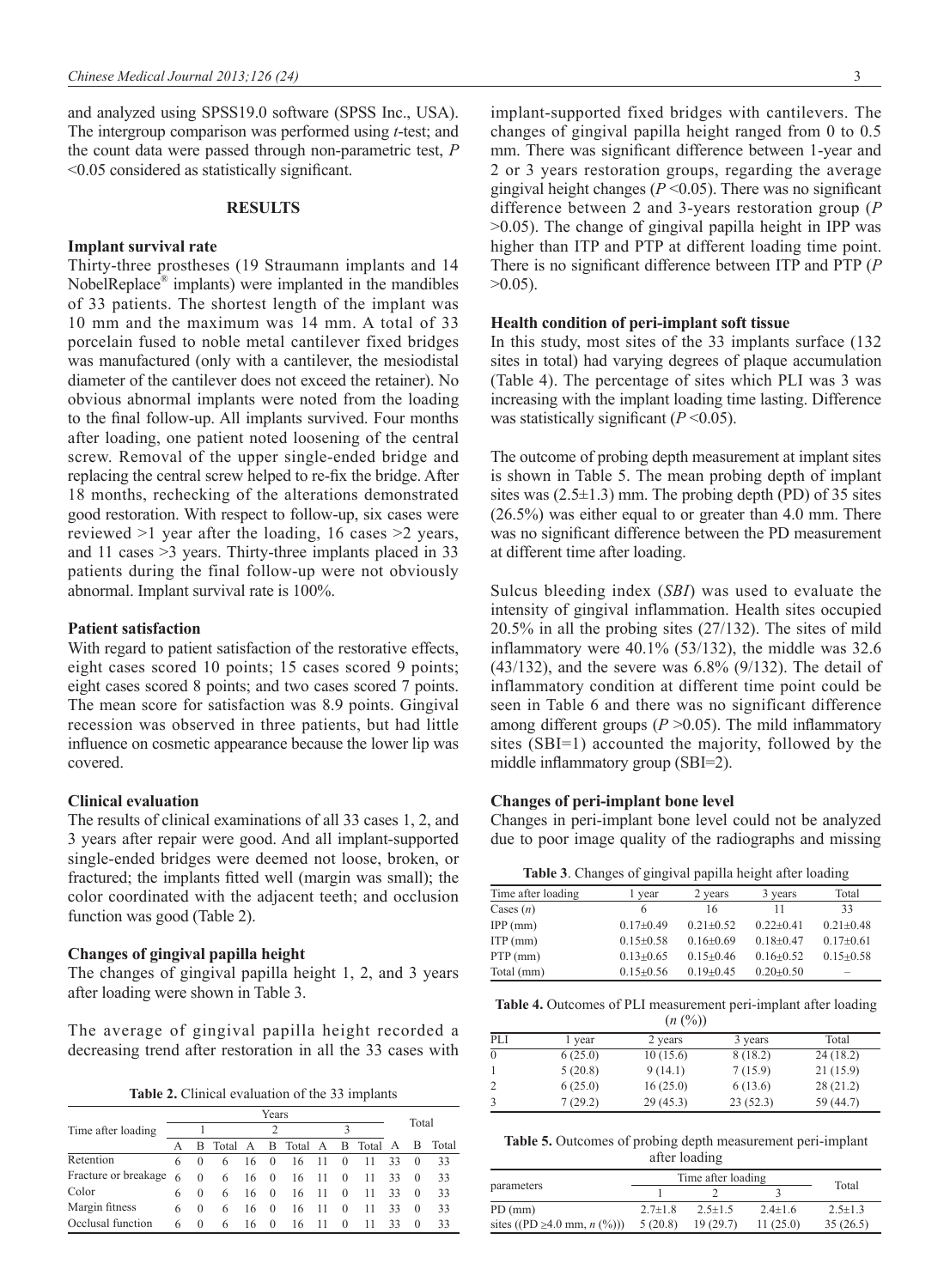|                |         | (11.10)  |          |             |  |  |  |
|----------------|---------|----------|----------|-------------|--|--|--|
| <b>SBI</b>     |         | Year     |          |             |  |  |  |
|                |         |          |          | Total       |  |  |  |
| $\theta$       | 7(29.2) | 14(21.9) | 6 (13.6) | 27(20.5)    |  |  |  |
|                | 9(37.5) | 25(39.1) | 19(43.2) | 53 $(40.1)$ |  |  |  |
| $\overline{2}$ | 7(29.2) | 20(31.3) | 16(36.4) | 43(32.6)    |  |  |  |
|                | 1(4.2)  | 5(7.8)   | 3(6.8)   | 9(6.8)      |  |  |  |

**Table 6**. Outcome of SBI measurement peri-implant after loading  $(n (%)$ 

**Table 7.** The changes of the mesial and distal peri-implant bone levels after loading

| Time after loading       | year            | 2 years         | 3 years         |
|--------------------------|-----------------|-----------------|-----------------|
| Cases                    |                 | 16              |                 |
| Near the bridge (mm)     | $1.00 \pm 0.30$ | $1.25 \pm 0.53$ | $1.46 \pm 0.53$ |
| Far from the bridge (mm) | $0.88 \pm 0.23$ | $1.11 \pm 0.40$ | $1.23 \pm 0.48$ |
| Mean of both sides (mm)  | $0.94 + 0.24$   | $1.18 \pm 0.45$ | $1.35 \pm 0.43$ |

radiographs in two cases. However, complete imaging data was obtained for the other 31 patients (Table 7). The mean values for bone resorption 1, 2, and 3 years after loading were (0.94±0.24) mm in six cases, (1.18±0.45) mm in 16 cases, and  $(1.35\pm0.43)$  mm in nine cases, respectively. The differences of changes of the mesial and distal peri-implant bone levels were not significant (*P* >0.05).

# **DISCUSSION**

Several clinical and experimental studies have shown that osseo-integration of implanted dentures is an effective long-term method to repair partially edentulous arches and edentulous jaws. For implant-supported restoration with a cantilever, the prevalence of survival of implants is only slightly lower than that for rigidly fixed bridges. Implantsupported fixed bridges with a cantilever can result in good long-term clinical effects.1-6 Studies have shown that compared to conventional fixed bridges, implant-supported fixed bridges with a cantilever have a low prevalence of success and are associated with more complications after repair.2,7,8 The long-term effects of implant-supported fixed bridges with a cantilever merit further study. $9-11$ When reviewing  $>1$  year after implantation, the survival rate for the 33 mandible anterior implant-supported fixed bridges with a cantilever was 100%. Three years after implantation, the prevalence of survival remained 100%. Clinical examinations showed: no obvious mechanical complications, good retention, good fit of the margin, good recovery of occlusal function, no collapse or fracture of porcelain, good color coordination with adjacent teeth, and good subjective assessment of repair. The recession of gingival height was less than 1 mm around the prosthesis and this did not much harm the esthetic of mandible anterior teeth. The present study suggests that implantsupported fixed bridges with a cantilever could be used if two mandible anterior teeth are missing and that the clinical effects are good. Our study also showed that the condition of peri-implant soft tissue was unsatisfactory. Only 20.5% sites were healthy without bleeding on probe. The plaque index was 3 in 44.7% sites (59/132); 40.1 % (53/132) sites were mild inflammatory. A measured percentage of 39.4% (52/132) sites were middle and severe gingival inflammatory. However, normal peri-implant gingival status

was only observed in 48.5% of the subjects, especially the lingual gingival condition. Hence, after the repair, periimplant gingival health conditions were not ideal in more than half of the patients.

The stability of the bone around the implant is the key to success. The amount of resorption is an important indicator to assess implant success.<sup>12-14</sup> Studies have shown that an implant-supported fixed bridge with a cantilever design and the length of the cantilever do not affect the increase in bone resorption around the implant.<sup>1,15,16</sup> More than one year after fixed bridge with cantilever loading, radiographic examination showed that the mean edge bone resorption in 33 implants was about 1.5 mm with the time increasing. In terms of two-stage implants, the amount of bone resorption was within an acceptable range.<sup>12,18</sup> We also found that the differences in the peri-implant changes in the height of the mesial and distal bones were not significant. Aglietta et  $al's<sup>19</sup>$  study is too had to reach the same result. This finding suggests that a cantilever design with a bridge width that does not exceed the mesiodistal diameter of the retainer might not lead to increased bone resorption. The results of other studies also supported the reliability of suitably fabricated cantilever prostheses on implant.<sup>19,20</sup>

The present study has a number of limitations. The sample size was relatively small and the follow-up time was quite short. Nevertheless, the present study provides important information for further studies of this important issue in dental restoration.

After careful and precise selection of patients, restoration with a single implant-supported fixed bridge with a cantilever can be recommended if two anterior mandibular teeth are missing. However, further studies are needed to evaluate the long-term therapeutic efficiency of mandibular anterior implant-supported fixed bridges .

**Acknowledgement:** We gratefully acknowledge the Second Dental Center, Peking University School and Hospital of Stomatology for providing patient's radiographs.

#### **REFERENCES**

- 1. Becker CM. Cantilever fixed prostheses utilizing dental implants: a 10-year retrospective analysis. Quintessence Int 2004; 35: 437-441.
- 2. Pjetursson BE*,* Brägger U*,* Lang NP, Zwahlen M. Comparison of survival and complication rates of tooth supported fixed partial dentures and implant supported fixed partial dentures and single crowns*.* Clin Oral Implants Res 2007; 18: 97*-*113*.*
- 3. Zurdo J*,* Romão C, Wennström JL. Survival and complication rates of implant-supported fixed partial dentures with cantilevers: a systematic review*.* Clin Oral Implants Res 2009; 20: 59*-*66*.*
- 4. Blanes RJ, Bernard JP, Blanes ZM, Belser UC. A 10-year prospective study of ITI dental implants placed in the posterior region. II: influence of the crown-to-implant ratio and different prosthetic treatment modalities on crestal bone loss. Clin Oral Implants Res 2007; 18: 707-714.